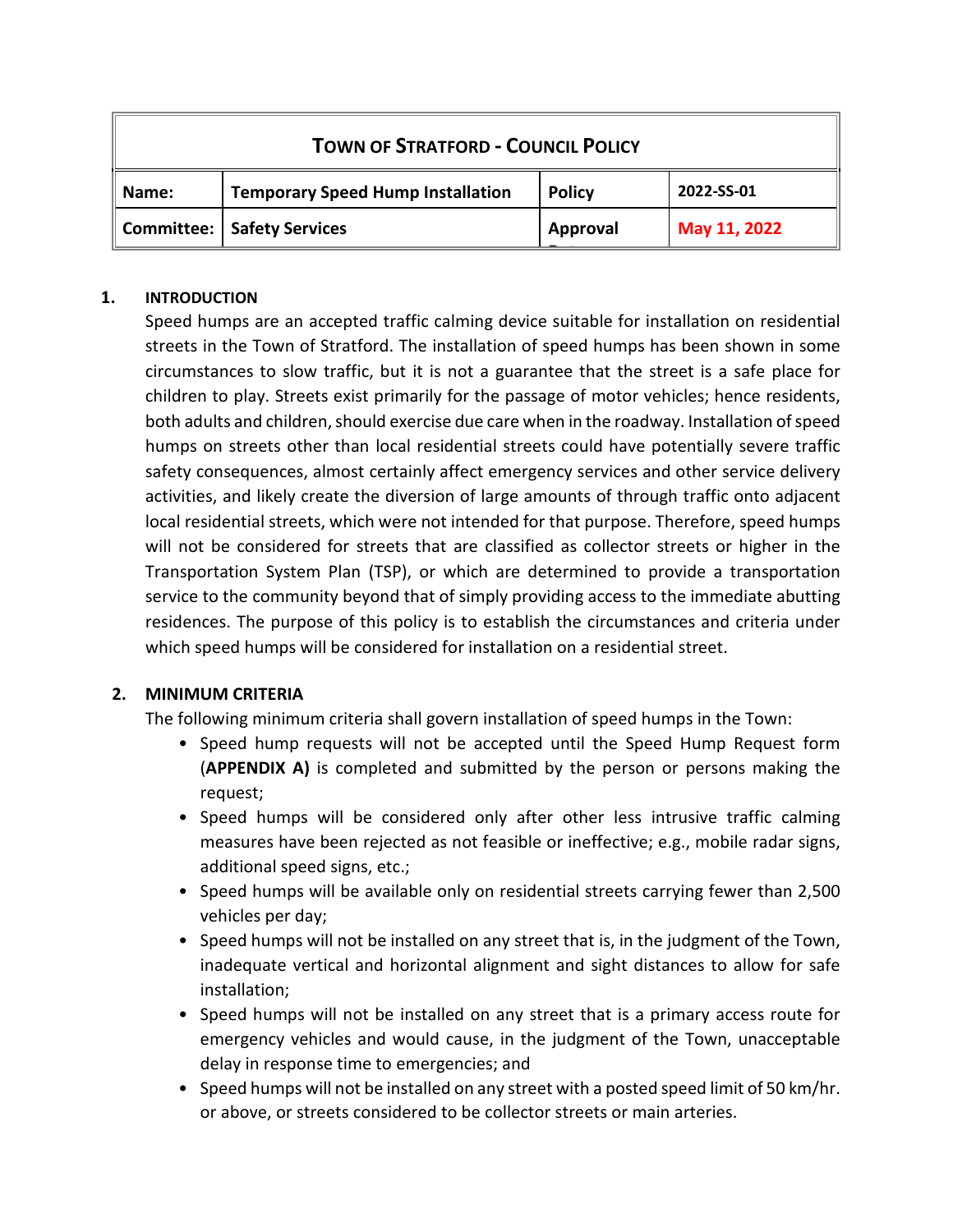**NOTE:** Streets considered to be collector streets or main arteries are not eligible for speed humps. These streets are Bunbury Road, Mason Road between Bunbury Road and Trans Canada Highway (TCH), Hopeton Road, Stratford Road, Keppoch Road, Kinlock Road, Georgetown Road, Mount Herbert Road, and the Trans Canada Highway.

## **3. CONSTRUCTION STANDARDS**

The installation of speed humps and associated traffic control devices shall conform to Provincial Design Standards.

Speed humps will be installed on logical segments of local residential streets and separated from each other by approximately 300 feet. Logical segments are considered to be segments between arterial streets or between natural discontinuities, such as jogs in the street. Speed humps will not be installed in isolated blocks along a continuous street, or on relatively short (less than 800 feet) cul-de-sac-streets.

**NOTE:** Speeding issues when witnessed, should be reported directly to the RCMP by calling 902-367-9300.

## **4. REQUESTING A SPEED HUMP**

Upon **receiving a request for** a speed hump from a resident, the resident will be advised to obtain a package containing our speed hump policy and our **Request for Installation of Speed Hump Form**, which can be downloaded from the Town of Stratford's website, emailed to the caller, or picked up at Stratford Town Hall. The resident making the request will be instructed to obtain the **Form**, fill it out completely, sign it and deliver it by mail, in person, or in digital pdf format. Town Staff will review the request and determine if the street in question is eligible for further consideration for the installation of speed humps based on the minimum criteria contained in this Speed Hump Policy. Submission of a request does not necessarily mean a speed hump will be installed. **IF** the request is approved, it could be several weeks to a month before a speed hump is installed.

## **5. PRIORITY RANKING**

Speed hump requests will be prioritized in the order received, unless Town Staff determine that conditions on a particular street, as demonstrated by speed or accident statistics, requires greater priority. The Town reserves the right to install speed humps without a formal request, as circumstances require.

## **6. REMOVAL OF SPEED HUMPS**

Speed humps installed upon resident request pursuant to this policy may be removed either by the Town upon a determination that the removal is required for public safety reasons, end of season removal, or by petition of a substantial majority (67% or more) of occupants of residences within the same neighborhood as the humps, requesting the removal. For this policy, the following definitions shall apply: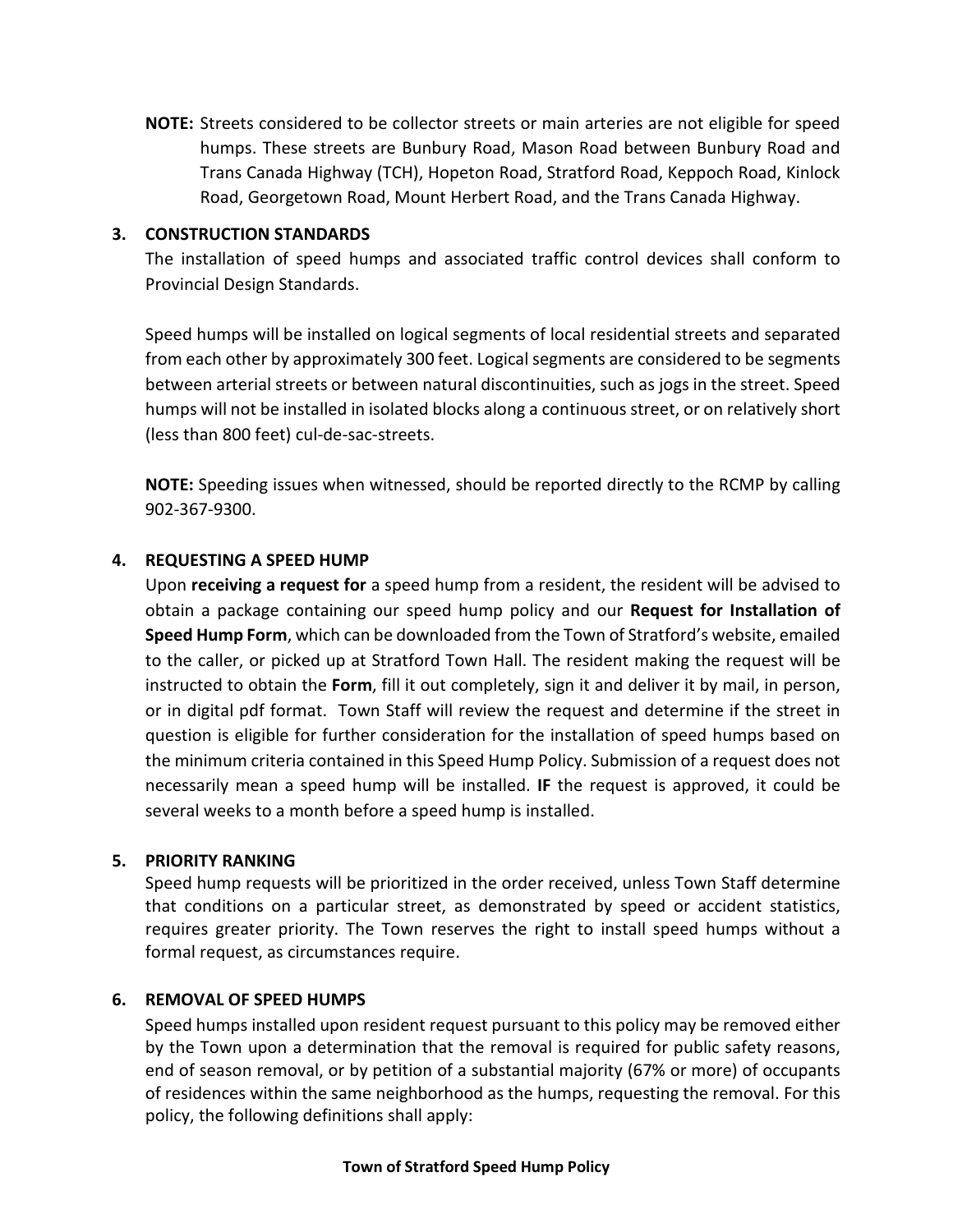**Immediately Adjacent** - Any part of a property being located within **50 feet** of the location of the requested speed hump.

**Neighborhood** - All dwelling units which take access from the street with the proposed speed hump, extending in each direction from the speed hump to the first cross street.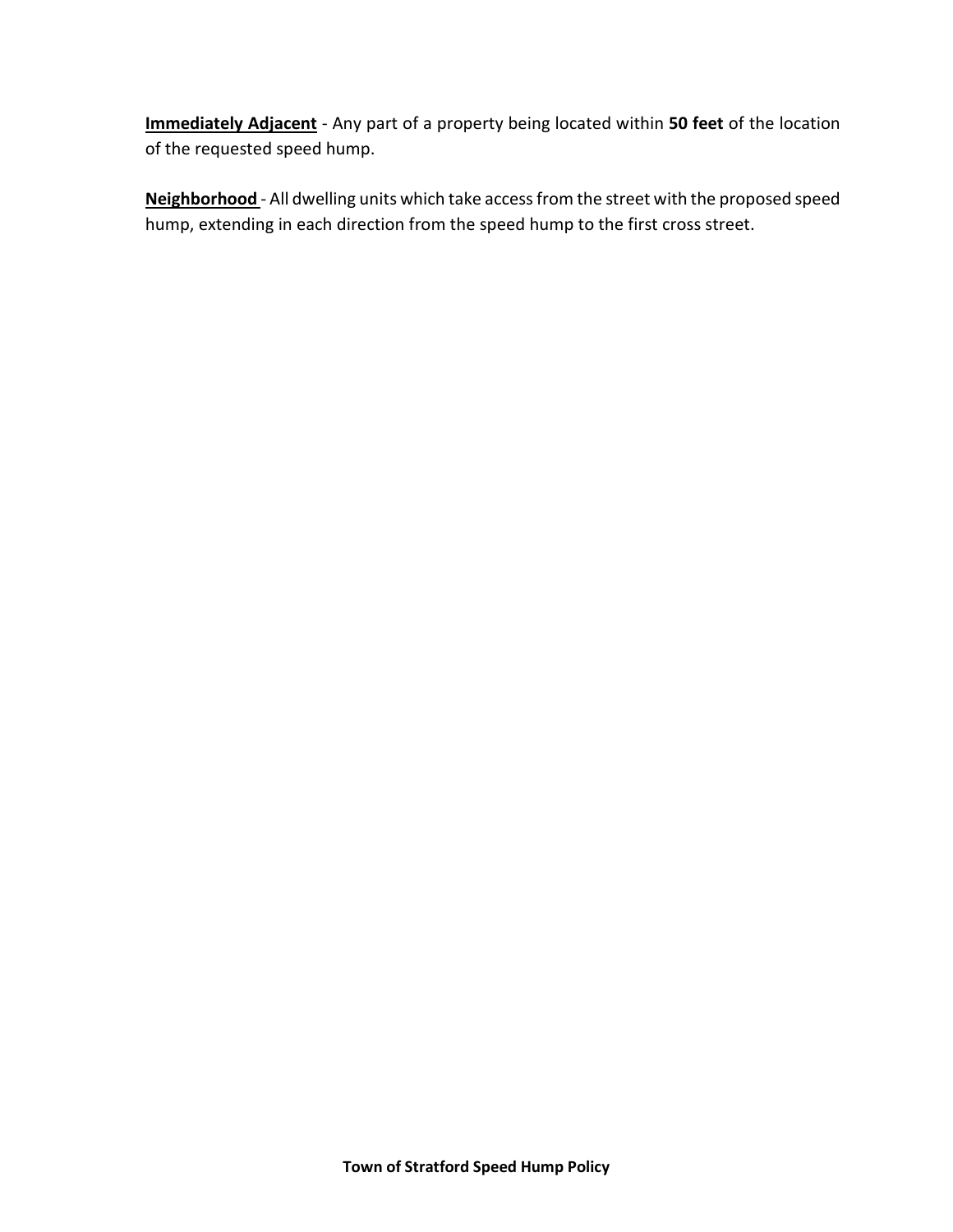#### **APPENDIX A**

#### **REQUEST FOR THE INSTALLATION OF A TEMPORARY SPEED HUMP**

The resident(s) of street # street name

requests the installation of a speed hump by The Town of Stratford

Please indicate the civic number of the nearest home to where you are requesting the speed hump be installed \_\_\_\_\_\_\_\_\_\_

Please explain briefly why you feel your street should be considered for the installation of a temporary speed hump.

## **STATEMENT OF UNDERSTANDING**

I/We understand that Speed humps may be installed near or immediately adjacent to our home as a traffic calming measure.

I/We understand that installing speed humps may increase traffic noise and slow emergency response to our home. We agree that, in the future the speed humps may be removed by the Town without prior notice, and that the speed hump will remain in place for no less than one (1) month unless unforeseen circumstances dictate earlier removal e.g., Street paving or damaged components.

I/We understand that a speed hump could be installed immediately adjacent to my/our driveway causing me/us to have to drive over the hump when entering and/or leaving the driveway.

Further, I/We understand that our street may be considered for permanent speed humps should the installation of temporary speed humps prove effective.

| SIGNATURE:            |  |
|-----------------------|--|
| <b>PHONE NUMBER:</b>  |  |
| <b>EMAIL ADDRESS:</b> |  |

Once filled out this request form can be scanned or photographed and sent to [jdriscoll@townofstratford.ca](mailto:jdriscoll@townofstratford.ca) , hand delivered to 234 Shakespeare Drive reception desk, or mailed to 234 Shakespeare Drive, C1B 2V8, Attn: Joe Driscoll.

#### **Town of Stratford Speed Hump Policy**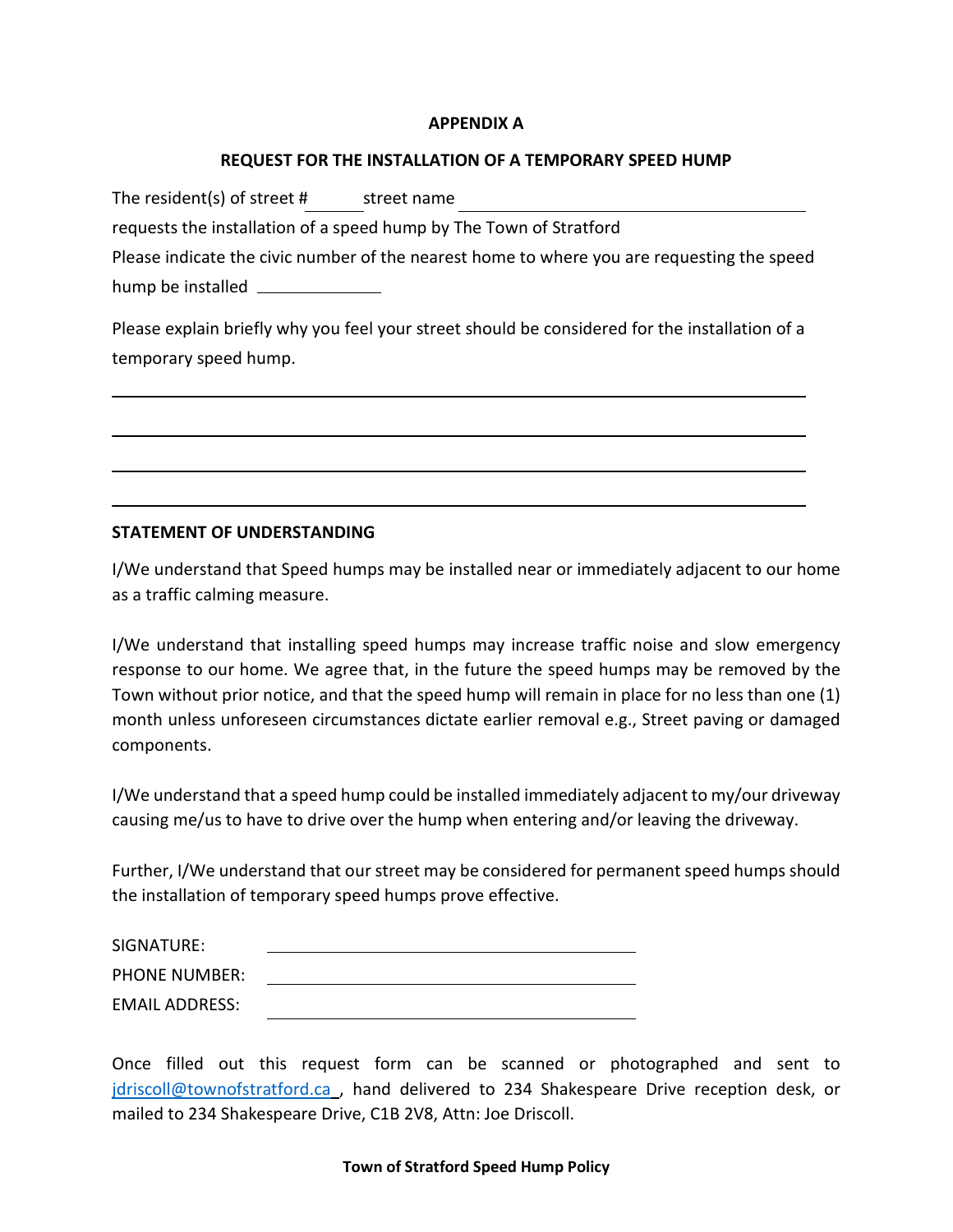## **TRAFFIC CALMING INFORMATION**

## **BACKGROUND**

The Town of Stratford frequently receives feedback from Town residents regarding speeding in local neighborhoods, potentially endangering the safety of residents. Speeding is often of particular concern to those with young families. The infrastructure department, and the Safety Services Committee supports this feedback from residents, and is committed to making objective, evidence-based decisions to ensure traffic calming measures are properly deployed in the various residential neighborhoods. One method by which we can do this is through the installation of speed humps.

To ensure objective and consistent application of speed humps as a means of traffic calming, the infrastructure department follows a regimented request and approval process which incorporates gathering community support for the speed hump, as well as a technical review by the manager or his designate. In some cases, with use of engineering judgement, installation of speed humps may be deemed necessary or unnecessary despite the outcome of a request review, or without a request being submitted.

Based on staff evaluations of speed hump policies and practices from numerous other jurisdictions', the Town of Stratford has adopted the use of speed humps as a traffic calming measure as a means to assist in reducing the speed of traffic.

## **ADVANTAGES AND DISADVANTAGES**

It has been well documented through research that the installation of speed humps affords many advantageous results, though not without negative effects. Residents must acknowledge that having a speed hump installed in their neighborhood may decrease the speed of traffic, thus increasing safety for pedestrians and other motorists; but will also potentially expose them to additional risk associated with having the speed hump.

#### **Advantages**

It has been proven that speed humps are effective in reducing the speed of motorists as well as reducing the severity of vehicle-pedestrian collisions, particularly those involving small children. This benefit is significant in helping create safe, pedestrian friendly communities. Understandably, residents desire this benefit of speed humps, especially when there are young families in the neighborhood. It is often the balance between the benefits realized from having reduced traffic speeds and the disadvantages of speed humps. This increased level of safety is also conductive to active transportation, which is a common agenda for municipal governments.

Another benefit of speed humps that has been observed is reduced traffic volume. Although this may appear advantageous to the residents of the street, it often leads to increased volumes on parallel streets not equipped with speed humps, which may cause concern for residents of those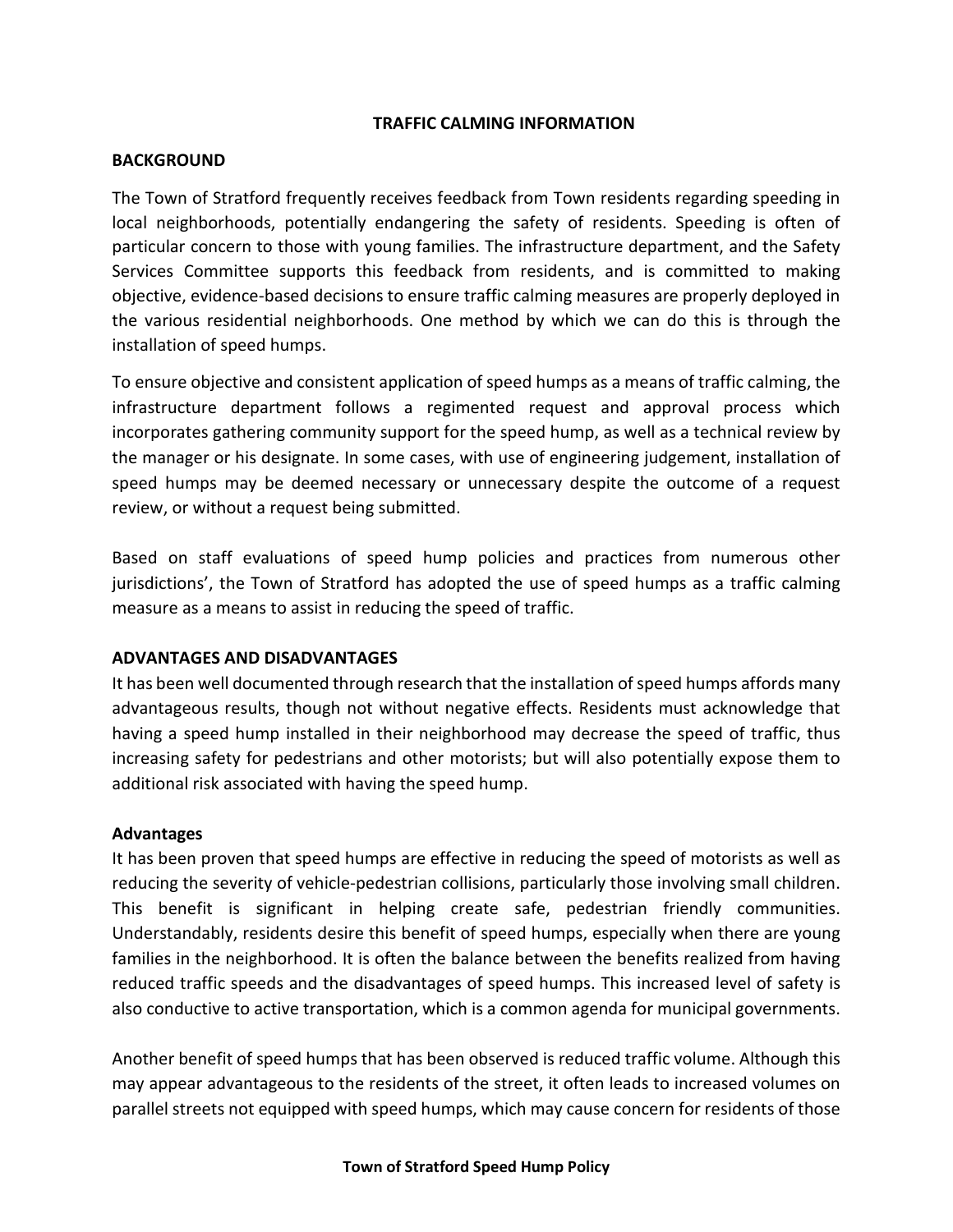streets. The Town is unable to install speed humps on every residential street, and thus takes the installation and subsequent analysis of effectiveness for its speed humps very seriously.

## **Disadvantages**

While there are well defined and studied advantages to the use of speed humps, similarly there are disadvantages.

- Speed humps may increase emergency vehicle response time by up to10 seconds for every speed hump encountered;
- There is a risk of diverting traffic to other streets that do not have speed humps;
- There is increase noise caused by braking, acceleration, and the well know "thunk" when hit by vehicles at higher speeds;
- Speed humps can be inconvenient for cyclists and other non-motorized users of public streets;
- Increased fuel consumption due to stop and go tendency.